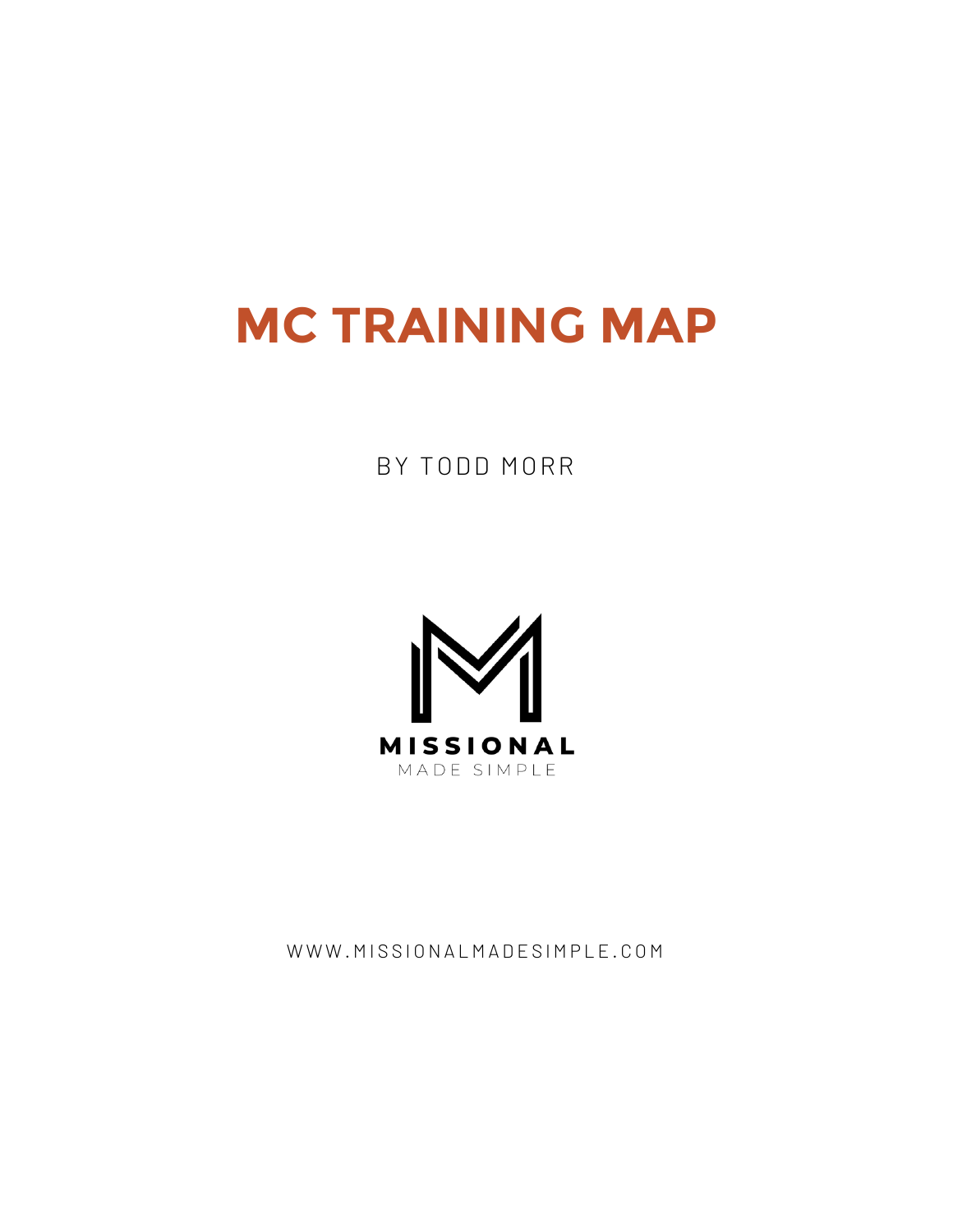# **THE DISCIPLEMAKING LIFE**

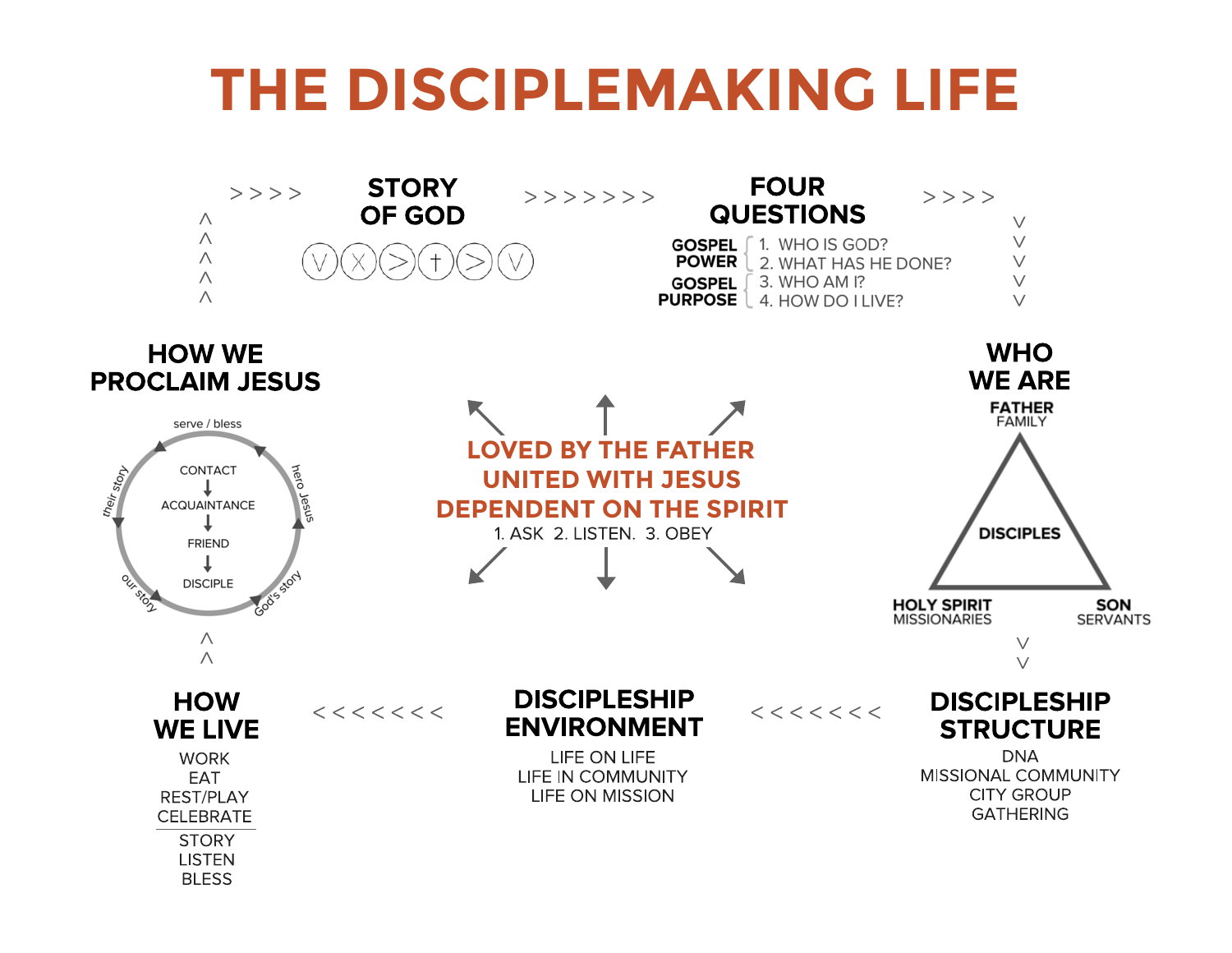### **THE DISCIPLEMAKING LIFE EXPLAINED**

The visual on the previous page is meant to help be a constant reference point to help us assess and plan the training needed to make fully-formed disciples who can make other disciples. It's not exhaustive, but it gives a big picture plan to guide you and helps describe much of the why, the what, and the how needed to make mature disciples.

#### **CENTER: TRINITARIAN RELATIONSHIP**

The center of the training map highlights our relationships with God the Father, Son, and Spirit. Our relationship with the Trinity is the purpose and goal of discipleship. It's also the key to our health, growth, and influence as a Christian. The importance of this can't be overstated…..everything we have, everything we are, everything we do…..is provided by and supported by the Trinity. In those relationships we have everything. Apart from those relationships we have nothing. Therefore, our constant goal is increasing intimacy and dependence upon the Godhead. That's why it's at the center!

#### **STORY OF GOD**

The Story of God is an understanding of the Bible as one interwoven story of God's relationship with mankind. There are many major themes that flow from the beginning to the end of the Bible that paint a beautiful picture of what is true of God, his work, and our relationship with him. The importance of this is significant in helping people become mature disciples, so that they don't understand the Bible as disconnected relationships, details, and events. The Bible needs to be understood and applied as one consistent story describing God's relationship with his creation. No matter where we land in the Biblical story, what God does and how he relates with humans is consistent. This depth of understanding will help people develop in their relationship with him and others in important ways.

#### **FOUR GOSPEL QUESTIONS**

These 4 questions summarize and categorize the Biblical story and help us consistently filter all of life through a Gospel lens. The 4 questions are: Who is God? What has He done? Who am I? How do I live? The truths behind each of these questions help inform every area of our lives. These Gospel truths also help us diagnose the unbelief that exists in different areas of our lives and help us identify the roots that are the underlying influences of our thoughts and behaviors. This is some of the most critical work of discipleship! The more we can help people use these questions as the foundation for their lives, the more we will see them live Gospel informed lives. This will affect their thoughts, speech, choices, relationships, and prayer. What's true about God and about us will need to be reinforced again and again, as we disciple our people.

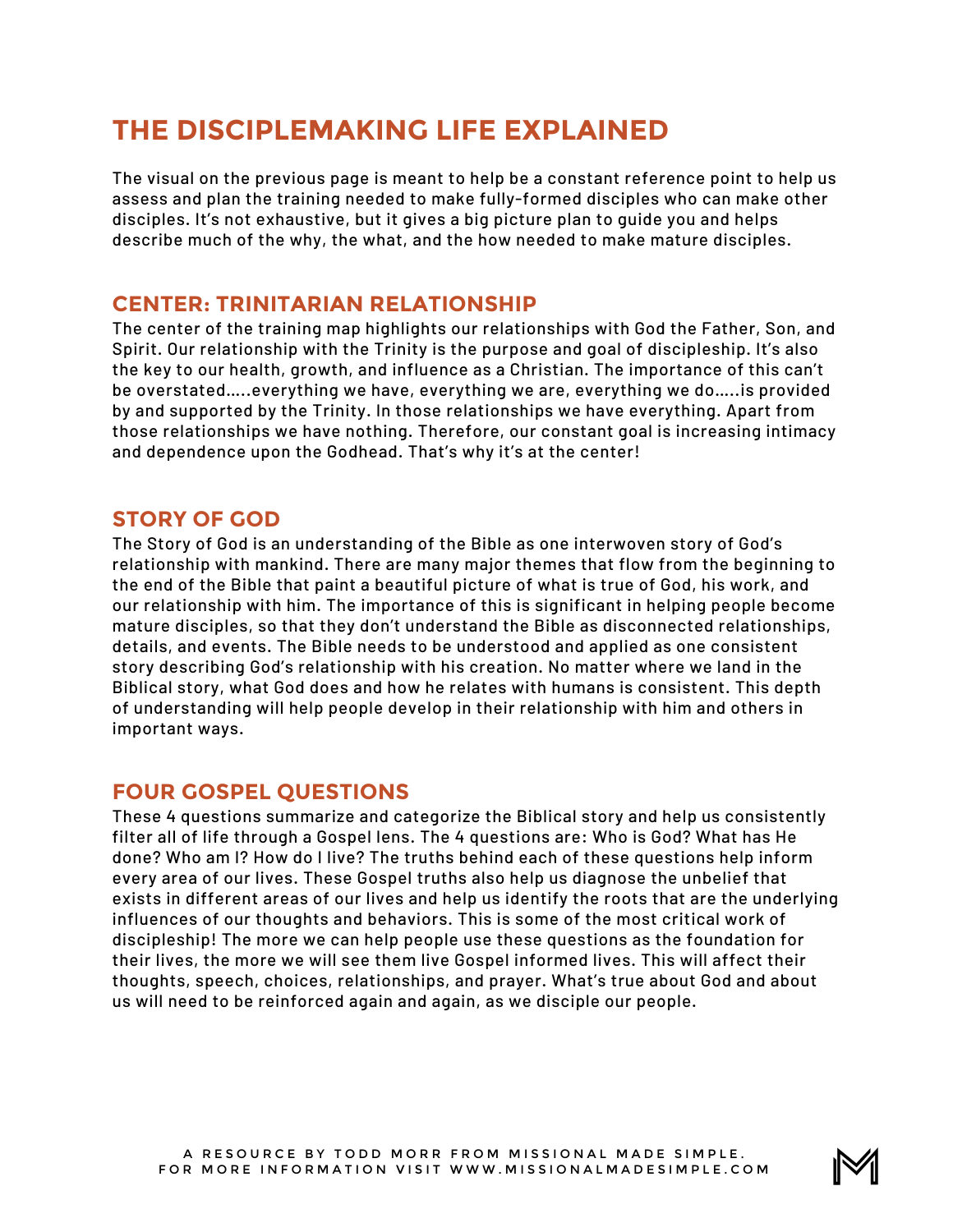#### **WHO WE ARE: OUR IDENTITY**

Our primary identity as Disciples of Jesus works itself out through 3 other identities - Family, Servants, and Missionaries - which we've been given through our relationship with the Trinity. Our Heavenly Father has adopted us as his sons and daughters, his children, and has made us part of his eternal family. He is our Father, and we are his family. Jesus, our Lord and Savior, has served us in the ultimate way by giving his life as payment for sins. He also lived the life of a servant and commanded us to follow his example, as his servants to the world. He is our king, and we are his servants. The Holy Spirit, who is a missionary Spirit, is the person who motivates, leads, and helps God's people live out God's mission. We see him do this in the life of Jesus, in the life of the early church throughout Acts, in Paul's ministry, and it continues today. We are missionaries, and we live out that identity with the help of the Holy Spirit who is in us.

#### **DISCIPLESHIP STRUCTURE**

There are 3 essential discipleship structures that work together to make fully-formed disciples. Each of these structures accomplishes unique things that the others cannot because of their size and relational dynamics. Each is important and is complementary to the others. (See the *3 Essential Discipleship Structures* document in the toolbox.) The 4th structure that is supplemental is called a City Group and is simply a group of Missional Communities that work together at certain times and in certain ways to bring more capacity and influence to love the people God has called them to. (See an example of this in the toolbox called *Our South End City Group*.)

#### **DISCIPLESHIP ENVIRONMENT**

There is an expanded version of this in the Toolbox called Healthy Discipleship Environment that will give you much more detail. For this shorter definition here, I'm highlighting 3 foundational priorities at the center of that. They are experiential, relational, and missional in nature.

- Life on Life. This describes a quality of life between Christians that is consistent, intentional, and vulnerable. The normal, everyday stuff of life is where this is experienced. We're involved in the details of each other's lives, and we experience many of the ups and downs, good and bad moments, and happy and hard times together.
- Life in Community. This means that just like it "takes a village to raise a child" it "takes a community to make a mature disciple." The deep, intentional life described above is being experienced as much as possible among a group of people with diverse stories, gifts, personalities, economic and ethnic backgrounds, and stages of life. There are certain ways we all need to be regularly influenced and shaped by those that are different than us.
- Life on Mission. Much of our growth and learning can only come as we are experiencing life with lost and broken people that are far from God. When we experience relationships that require us to be patient, gracious, compassionate, generous, and loving, our hearts and minds are increasingly transformed. We

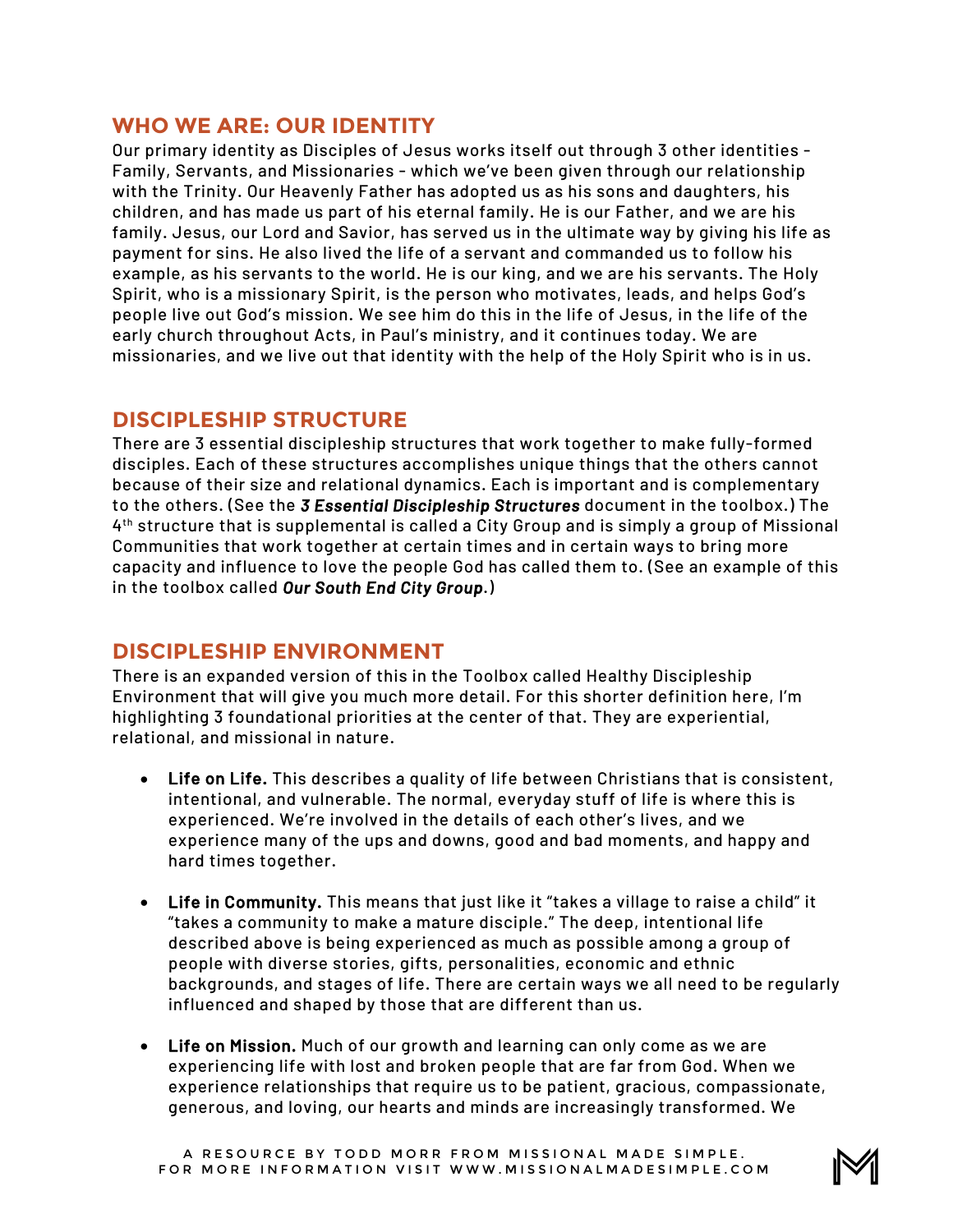become more like Jesus, and we more often bring healing to hurting people around us.

#### **HOW WE LIVE**

The first 4 areas at the top of the list are meant to describe activities or things we do that take up much of our time – work, eat, rest/play, celebrate. With each of these areas we want to ask how we can steward them with Discipleship, Mission, and Kingdom purposes in mind. If everything we have is a gift from God, then everything we do should be stewarded for His Glory.

- Working involves vocation, as well as work that needs to be done around our homes, and work that we might help others with. This means caring for vehicles, furniture, appliances, computers, and other things we own. It means providing food for our families, and taking care of daily needs like shopping, cleaning, and cooking for our spouses and kids. It also means helping others with some of those same tasks. Helping fix cars, work on houses, clean, paint, or move things. Helping plant or weed someone's garden. Mowing their grass. There are all kinds of ways we can serve people that can help and bless them.
- Eating involves the time we spend preparing food, eating food, and cleaning up afterwards - whether it's for enjoyment or to meet the nutritional needs of our bodies. Many times we eat at home and other times we eat in a variety of places. That includes sometimes eating with a few people and sometimes eating with many.
- Resting/Playing are those things we do to refresh and recharge our bodies and minds, from giving our minds a break from activity and work, to exercising and doing our favorite sports and hobbies. These things often fill our time after work, on days off, on weekends, and vacations.
- Celebrating includes all of the ways we honor and bless those that are having birthdays, anniversaries, babies, job promotions, graduations, etc. Celebrating also involves holidays and all of the big cultural moments connected with music, sports, and entertainment, where people gather together for the experience.
- In the midst of these consistent life rhythms, the question becomes how we can approach all of these with intentionality. An intentionality to love others well that are engaged in these same activities and experiences with us.
- Story. The starting point in loving well is to have a posture and expectation to pursue people's stories, while we are going about our normal lives. There are opportunities throughout the day to love people well by taking a genuine interest in them and asking them good questions about their lives.
- Listen. As we pursue people's stories, we also need to become good listeners to what they are actually saying. Not only listening for details, but also listening for some of the deeper meanings and motivations behind what they're saying. If we